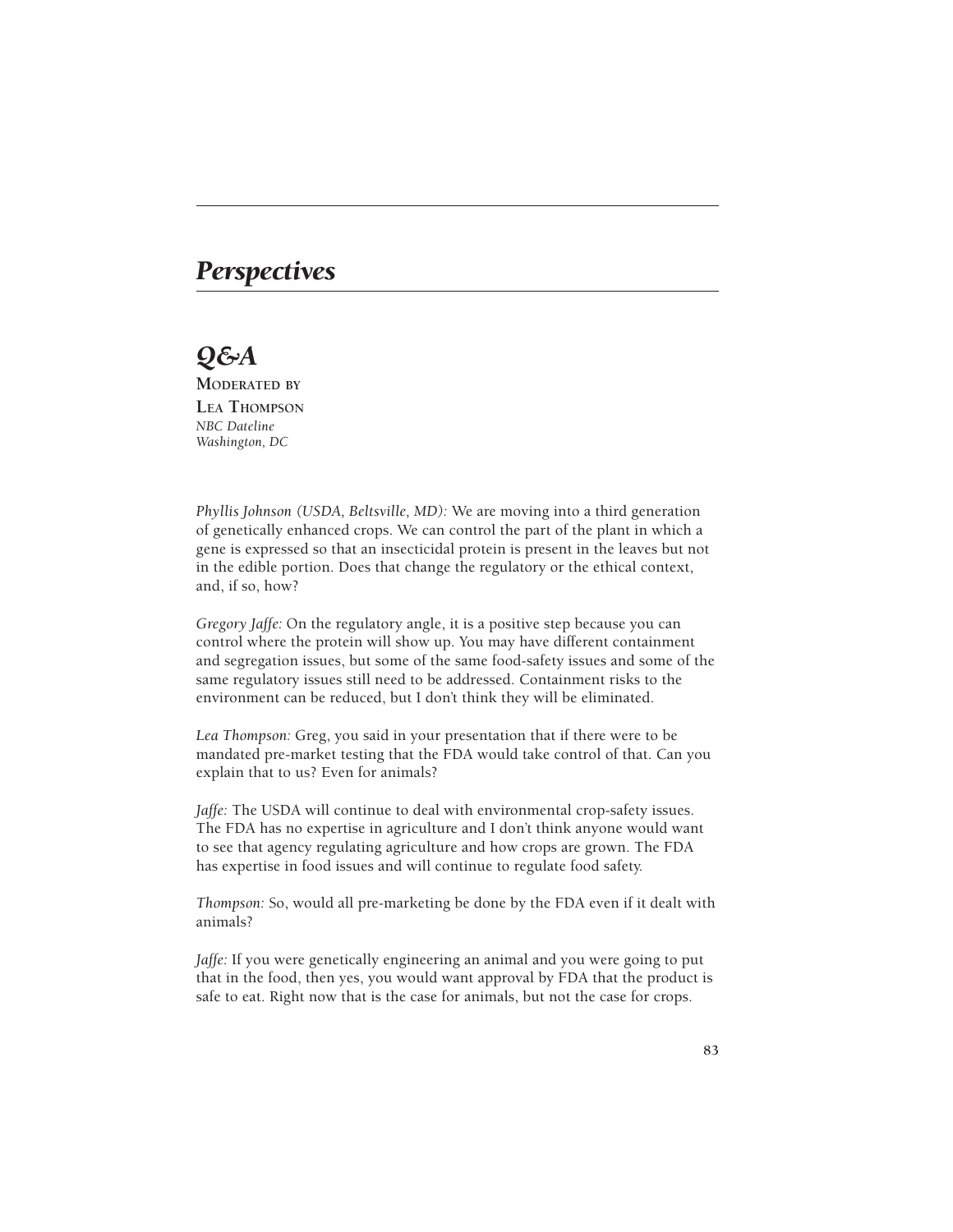*Audience member:* Lycopene is listed in about 400 articles, indicating that it is good for your health and particularly for prostate cancer. How can a commodity group use that as a sales tool, for citrus for example?

*Jeffrey Burkhardt:* This is one of these claims that you see in health food stores all the time when it may not have been substantiated by anybody that matters. If they want to claim that lycopene is going to solve prostate cancer then pass the ball to Greg. But let's see if it really does help prevent or deal with prostate cancer, and market it accordingly.

*Thompson:* Expect some reporter at your door asking for the clinical test results to prove it.

*Phil Berger (University of Idaho, Moscow, ID):* Mr. Jaffe, you are calling for an increase in regulations, some of which may be beneficial. But if you think about it, the only product currently in production that is deregulated that is not from a private sector source are papayas in Hawaii. Traditionally, the source of germplasm for our growers has been the agricultural experiment stations. We are very interested in producing crops generated through biotechnological processes. The reality is that we really cannot easily afford to deregulate these crops now, and with additional regulations you will basically lock out the traditional sources of germplasm for the United States and most of the world. So, my question is: under the different regulatory framework, how do you propose to pay for it?

*Jaffe:* Even though we seek a stronger regulatory framework, there are ways to address minor crops and ways to address research at universities and agricultural research stations. We need more publicly funded biotechnology research. Too much is being done by industry, which is where the products are coming from. We are losing a lot of the promise of biotechnology by not having more publicly funded research. There are ways to set up regulations to help with additional burden in terms of testing for food safety where original funding comes from the government. There are programs, for example, for pesticides under the IR4 program that allow pesticides for minor uses with funding for the testing. There are ways that you can set up mechanisms within a regulatory structure that can give incentives to those types of products and also help pay some of the costs if the public institution has no return on investment.

*Charles Arntzen:* The concern should also be for smaller companies. Increased regulatory hurdles are an entry-barrier. If new products are to enter the marketplace, we have to keep that factor in mind also.

*Jaffe:* To some extent what I am calling for is not necessarily a raising of the bar. Part of it is a public perception thing and part of it is a legal authority thing

**84** Integrating Agriculture, Medicine and Food for Future Health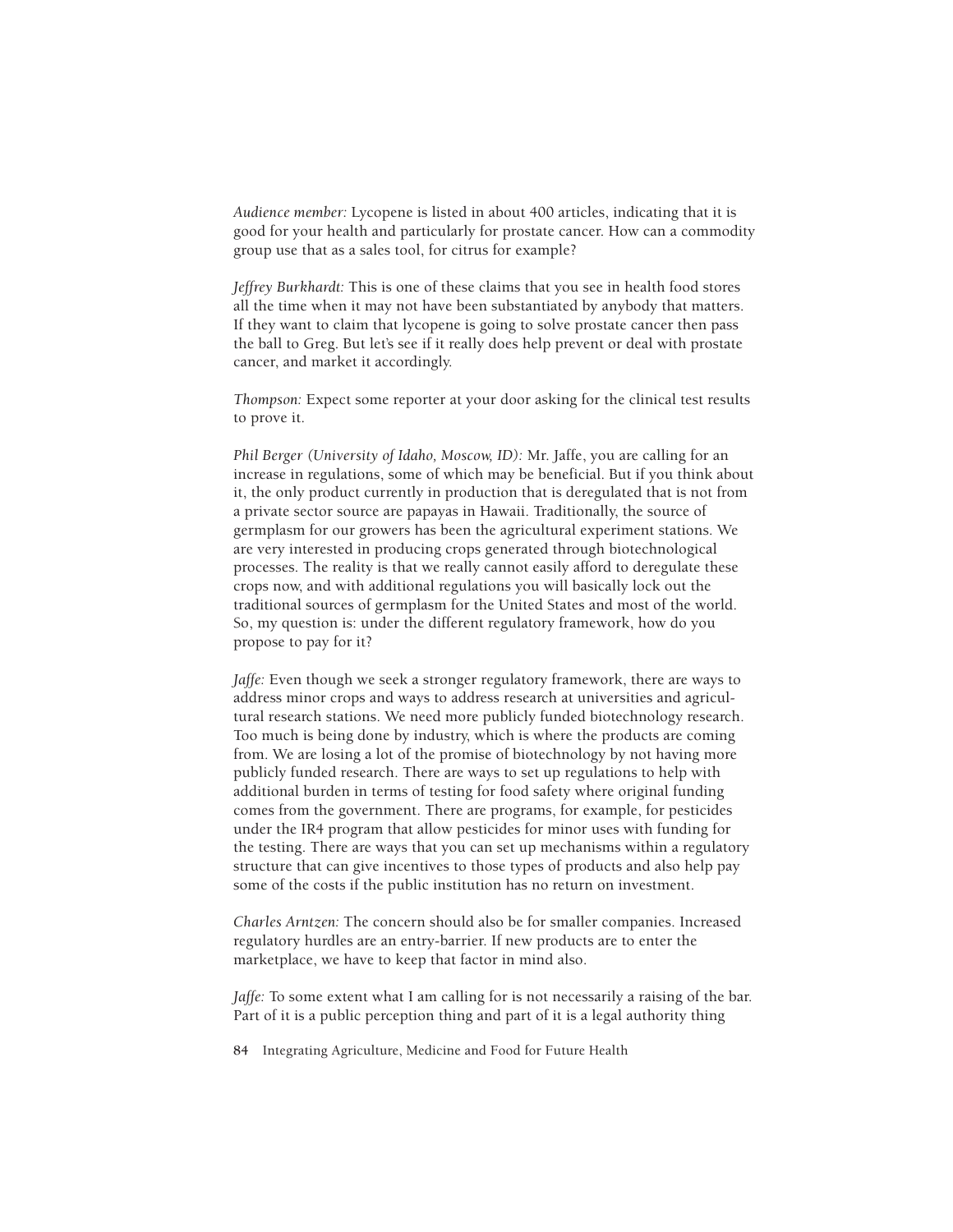for the agencies. They already have this deregulation and permitting processes and so forth. Part of it is actually making them work.

*Thompson:* Greg, aren't you saying that, indeed, many of the companies that are producing these products are already going through this process because they have to do it for other countries?

*Jaffe: Right. That's what I am saying. Especially the food-safety aspects, where* we are adding more in terms of data requirements. These companies are already doing huge numbers of food-safety studies. I am not sure more studies should be done, but I think that the FDA should be reviewing those.

*Arntzen:* I believe we already have a costly process in place. I am not saying that there is anything wrong with a costly process, but it is driving a few very large companies such as Monsanto, Dupont, and Dow to carry new products into the marketplace. And the strategy for those of us in the universities, or with small biotech companies has to be to partner with someone who has the global regulatory expertise, *etc*. Now, I really don't see us going back on that, but I also would not like to see us go any further in making it impossible for somebody out of an ag experiment station to introduce a new product that has real value for the consumer.

*Thompson:* This is an issue that everyone in this room cares about. Susan, I wonder if you could enlighten us about how important is this kind of premarket testing to the consumer. After all, if the consumer won't buy, you are wasting your time.

*Susan Borra:* I don't think consumers are aware of premarket testing. They have an assumption of safety. They feel that if something is on the market then it is safe. Until there's a challenge to that presumption, they probably won't think about it very much.

*Thompson:* Shiriki, any comment as to where consumers are on all this?

*Shiriki Kumanyika:* I was reflecting on my experience a few years ago on the Commission on Dietary Supplement Labels where we were trying to clarify what the regulations were and the different nutrition-support claims and health claims. Unfortunately, I agree with Sue. For example, I don't think that the disclaimer on the labels is noticed by consumers who have decided to use the supplement. There are just so many disclaimers, whatever is on the label is so much verbiage. If something comes down the pike that is the dietary version of "Phen-Fen"-type problems (phentermine-fenfluramine combination), I think we will be in big trouble, because a lot of people trust that it wouldn't be out there if it weren't safe, if it weren't good for you.

**85** Thompson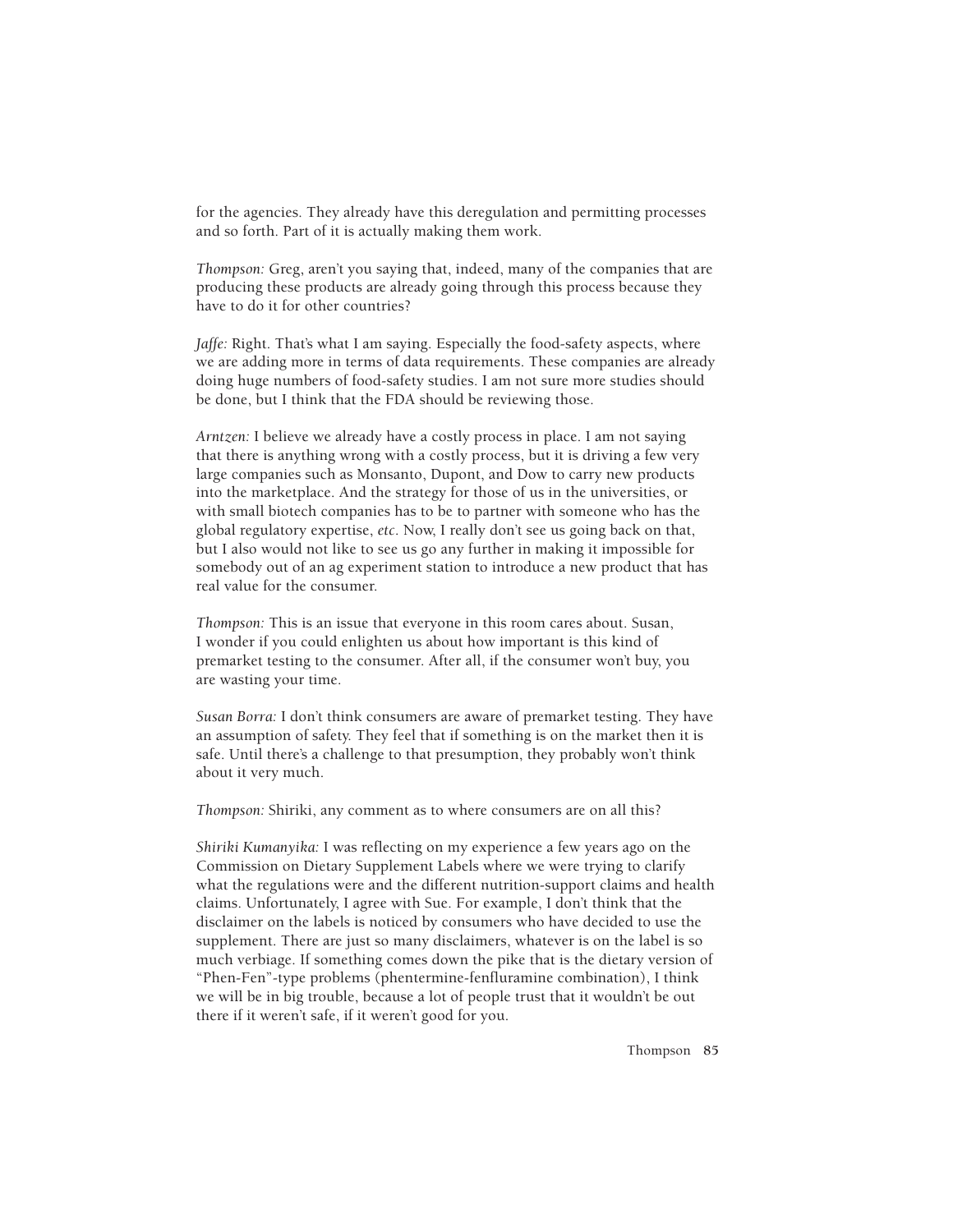*Thompson:* So often all of this happens in a crisis mode, such as with StarLink™, and the more crises there are, the more people are going to be concerned and the more they are going to call for testing or regulation. It doesn't take much to turn the consumer around when there is a real problem. I see that all the time. I cover crises in the food area and have been stunned, frankly, to see how quickly consumer opinion can be turned—not that the consumer at this point would know whether there is something biotech in the food they are eating anyway. I think it is something that everyone needs to be concerned about, because, once again, if people won't buy it you are wasting your time.

*C.Y. Hu (Oregon State University, Corvallis, OR):* Jeff, you mentioned that biotechnology will provide benefits only if scientifically and legally successful and they garner consumer acceptance. I am wondering, as a scientist, shouldn't we consider legal and consumer aspects before we take on any project.

*Jeffrey Burkhardt:* Yes. I think that's right—your responsibility is to do what you do. But there is almost a relay-race mentality. The scientist does his thing, runs his leg, then hands it off to the research administrator or to the company developer, who hands it off to the marketer, who hands it off to the government regulator. Everyone is back there clapping hoping that the guy finally crosses the finish line with the baton. They have a stake in the final outcome. A stake, sometimes financial, and certainly a stake in terms of their participation in the development. Even if you are doing basic theoretical science, you have a stake and some degree of responsibility for the outcome. We have got either the "cast it to the wind and hope it flies" mentality or the "relay-race" mentality. Maybe more so for the research administrators than for the bench scientists, but we all need to do more conceptualizing of what we are about, or perhaps we should actually be watching and monitoring, to the extent that we can, products as they move from the laboratory or the research assistant's spot in the lab out to the market. We can't expect a first-year research scientist at a major state university to know everything there is to know about social responsibility of research scientists, but we can expect more than we do.

*Barbara Schneeman (University of California, Davis, CA):* The major thrust we have seen, using biotech for nutritional and health improvement, has been by adding the nutrient or bioactive compound to the food, in a sense making the product comply with the dietary guidelines. I would like to hear comments from the consumer perspective and the public-health perspective regarding the value of that kind of approach, versus other approaches, where biotech might be useful to help the consumer comply with dietary recommendations.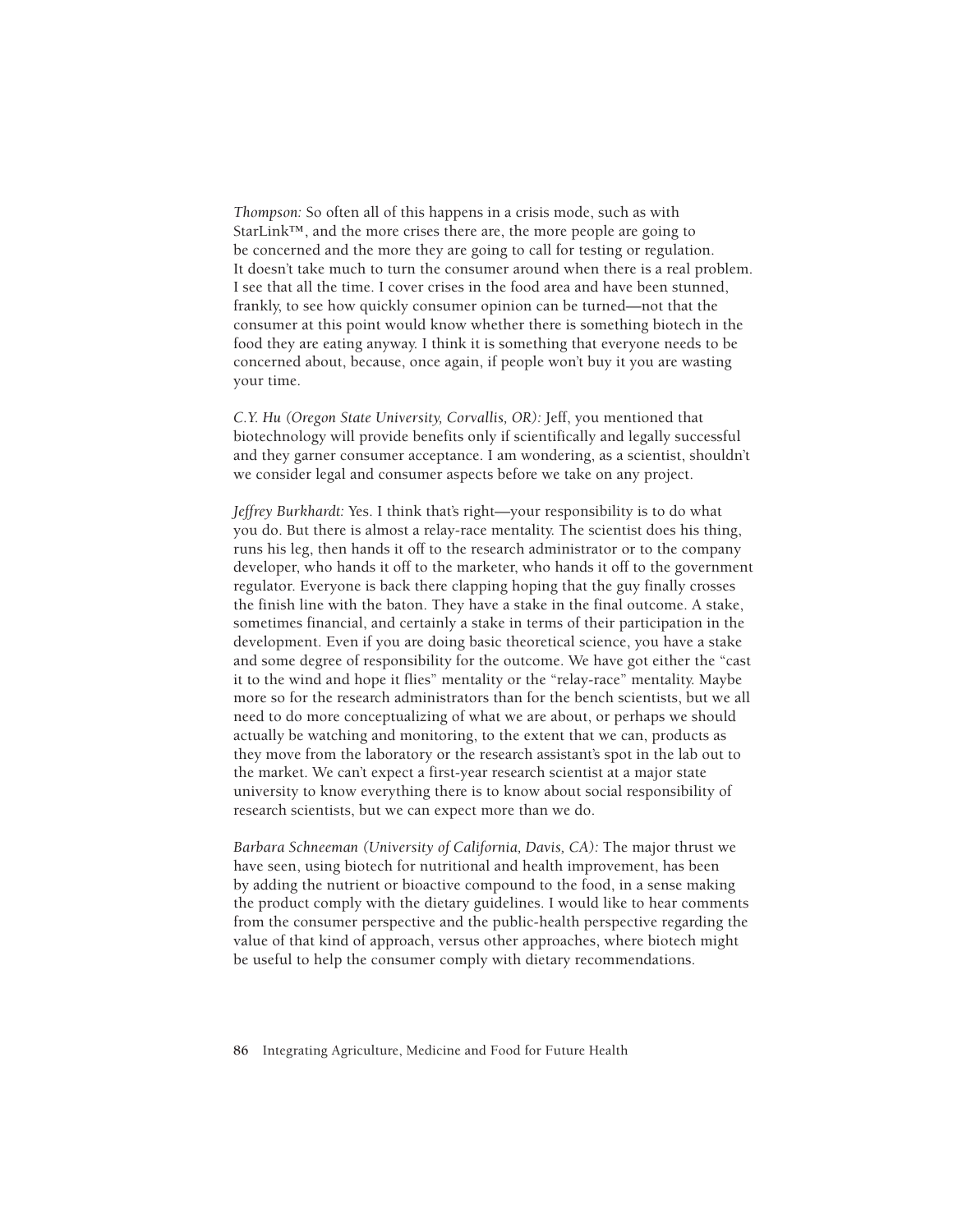*Kumanyika:* I don't have an example in mind of an approach that would be based in the product that would help the consumer comply, unless you are talking about, say, a cookie that could make you stop eating it when you have had too much. One could go in that direction: things that lose their sensory properties at a certain point! A more coordinated approach may be needed among food technologists about products in general, rather than considering particular products. That is how we got into the problem with something as simple as lower fat but higher in calories. A coordinating panel could look at a grouping of foods and ingredients being added and consider how that meshes with what policymakers expect to be in that food—because if we did make big shifts we would need to adjust the dietary guidance. But, I can't think of ways in which you would work directly with the consumer, unless you are looking at appetite control.

*Borra:* Biotech may provide changes to the food supply that will be helpful for public health. However, macronutrient issues are now of greatest concern, for example the obesity issue in America.

*Schneeman:* In the case of golden rice, one or two nutrients are added to rice in a region of the world where the people obtain 75% of their energy from rice. The problem is probably just that—75% of the energy comes from rice, and adding two nutrients won't have a big impact. That's what I mean by the nutrient-focused approach—modifying the product rather than asking the question of what else needs to happen for the population to have a healthful diet?

*Arntzen:* The golden rice story is one that warrants discussion of what caused it to happen. As you'll recall, almost all the funding came from the Rockefeller Foundation after an intensive study by multidisciplinary groups who cared about nutrition and plant molecular biology and defining what was possible. The decision to put genes for carotene enhancement in rice was made with under-served populations of the world in mind. If you planned a similar product for the United States or Europe, you'd be laughed off—why would you bother doing it? You have to keep that in perspective.

I don't know why people focus on biotech. There are other technical approaches that don't involve genetics, *e.g.* DHA or omega-3 fatty acid supplementation of baby food. It took ten years of activity, eight years longer than it took in Europe, to get that supplementation in, even though there was abundant nutritional evidence that it was good for children to have DHA supplementation. Why did it come? Well, finally one company adopted it and the other infant-formula companies couldn't avoid it—they added so as not to be pushed out of the marketplace. Low-cholesterol eggs, produced by feeding chickens various things, were a non-event in the marketplace. And stanol esters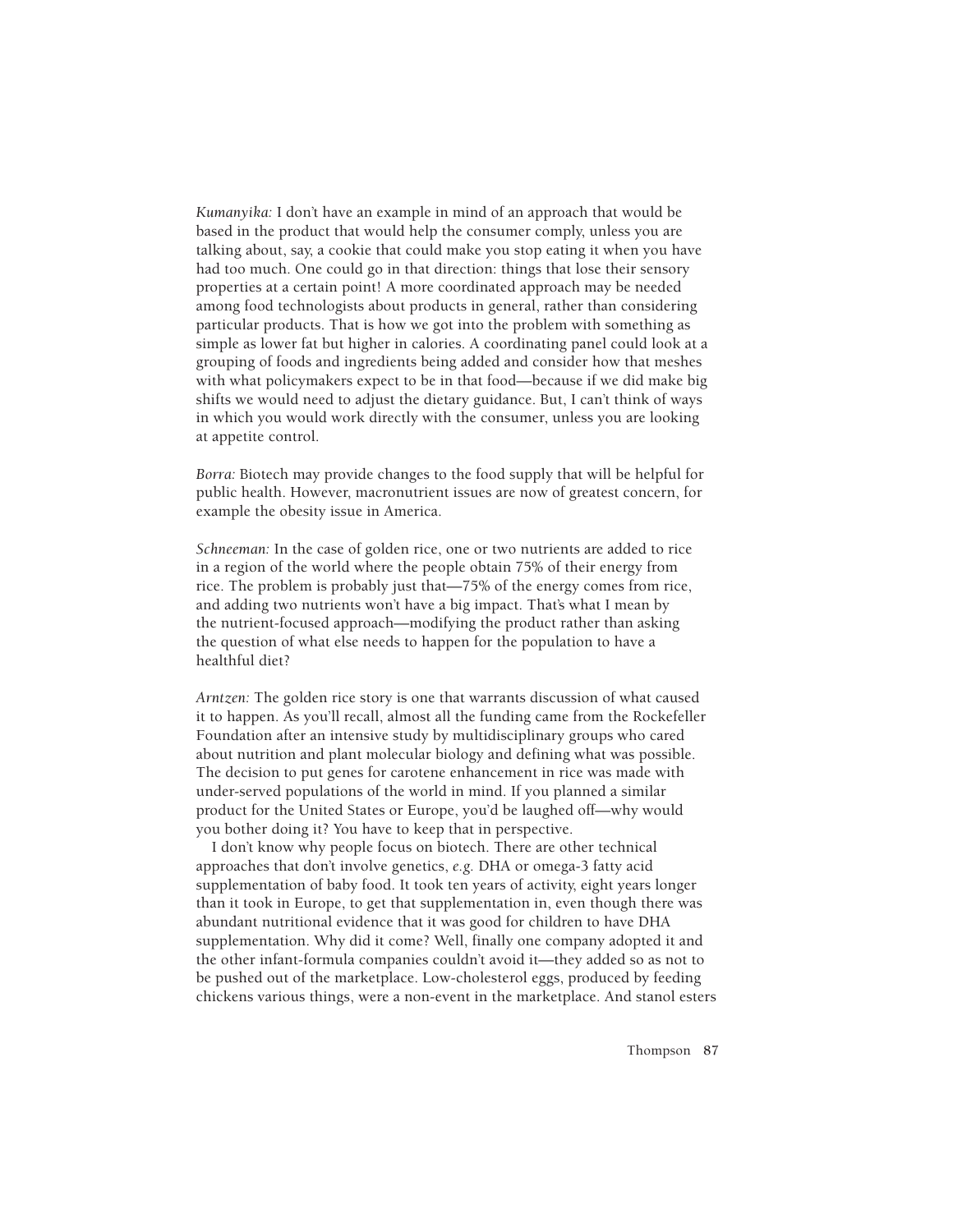in Benecol® margarine—to lower cholesterol—hasn't had a significant impact on that segment of the marketplace. The problem in the United States is that we have an abundant supply of food with people interested in eating what they like, not necessarily what is good for them. And we have a whole bunch of claims out there. Probably the only successful area has been low-fat foods, because it was an opportunity for the food industry to make proprietary technical advancements and lower the fat content and substitute, usually, carbohydrate content in its place. It has been a good marketing niche. It doesn't take a lot of advertising and there is some proprietary advantage. Lycopene from Texas A&M requires a lot of education and there is no incentive for the food industry to invest money unless they can get a proprietary advantage. I would not focus on biotech. There are things we can do with biotechnology, but by and large there are so many other things we could do based upon other food-processing technologies that would be easier, faster, and cheaper. With respect to nutrition we have a tremendous opportunity in the developing world. The DOMI program—Diseases of the Most Impoverished—is funded by Bill Gates, and nutrition is popping up on their radar as something to focus on; they are considering all sorts of things, including biotechnology.

*Thompson:* Shiriki, one of the big things that has come to the marketplace in the past five years has been WOW® potato chips, which are marketed as being low fat. Are people buying them?

*Arntzen:* Why would someone eating potato chips care about a health claim? You're eating salted fat—

*Thompson:* But you can eat the whole bag—

*Arntzen:* I think the people who respond to health claims are the same people who belong to health clubs or they jog religiously, *etc*. They care about their health. And they don't eat potato chips. They eat tofu.

*Kumanyika:* I think a lot of people are using alternative foods that don't have the consequences associated with the regular form. I have no data on how much they are selling, but if they are on the shelf, I assume that they are selling. I have noticed, however, that, depending on where I shop some products are absent. There are neighborhoods in Philadelphia, where I live, where there is a high profile for WOW® and that type of product, and other neighborhoods where I go there are none in the store because the demand probably isn't there. There is an interaction between having some of these things available and the consumer creating demand. Sometimes people can afford only the generic choice and will be unable to buy something healthier because it is three times the price. There are interlocking aspects.

**88** Integrating Agriculture, Medicine and Food for Future Health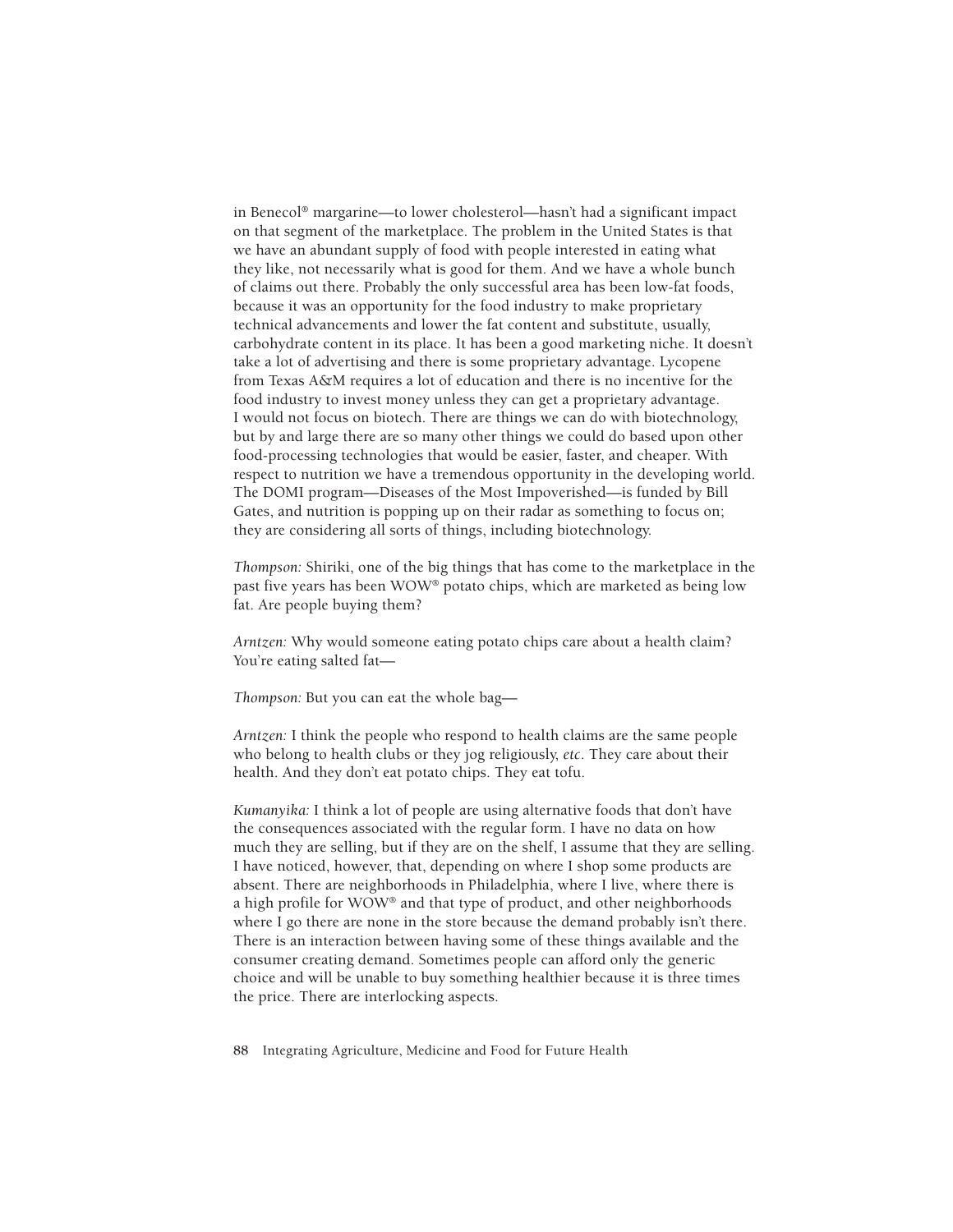*Borra:* I understand that the no-fat potato chip has not survived in some marketplaces because it hasn't done well. For some reason, it didn't fill a consumer niche; perhaps the taste profile wasn't right. But your comment is interesting: "You can eat the whole bag." That's the issue—that should not have been the selling point.

*Maggie Powers (Powers and Associates, Inc., St. Paul, MN):* I own a health communications firm here, and I appreciate Sue's work with consumer messages, because I think that is what is ultimately going to get them to listen to us, to have a positive impact. Shiriki, do you have a comment based on the obesity information you provided, regarding children developing type-2 diabetes. Recently, in a school district in Pennsylvania, notices were given to children who were obese. I found that fascinating. It gets into policy issues. We give out notices concerning other diseases prevalent in school systems my children bring home such notices—I am curious as to your thinking.

*Kumanyika:* Obesity is one of the chronic diseases that is much more socially than biomedically defined. Even though from a public-health point of view we can look at body-mass index and say your weight over height squared is such and such, consumers have different definitions. Parents, as the CDC is finding out, define obesity in their children in terms of how the children function psychologically and physically, not in terms of their weight for their height. So, we have some things to learn. We were asleep at the wheel and this was an epidemic before we noticed it. It will take a lot of social and cultural reflection and intervention to see how best to address it without stigmatizing the children or their parents. But, it is definitely something that we will have to address, which is why some of us favor environmental solutions, such as placing those kids in schools that have a physical ed class. Thus, without labeling anyone as obese, they find themselves in more active play and with a different school lunch.

*Audience Member:* Greg, some people would argue that food risks associated with the process of genetic engineering are dwarfed by other kinds of risks, such as bacterial-borne diseases and contaminants. If that is the case, how can we justify a presumed increased cost in the regulatory system associated with mandatory approval, and would those dollars be better spent in other ways?

*Jaffe:* I tend to agree with you that biotechnology is not number one in a list of food risks, in fact it would be fairly far down on the list. My organization contends that biotech foods are safe to eat. However, there are public concerns. NABC has been addressing these for many years at their conferences. Public perception, public acceptance issues are commonly written about in newspapers. Also there are *some* food-safety risks with the technology, and you solve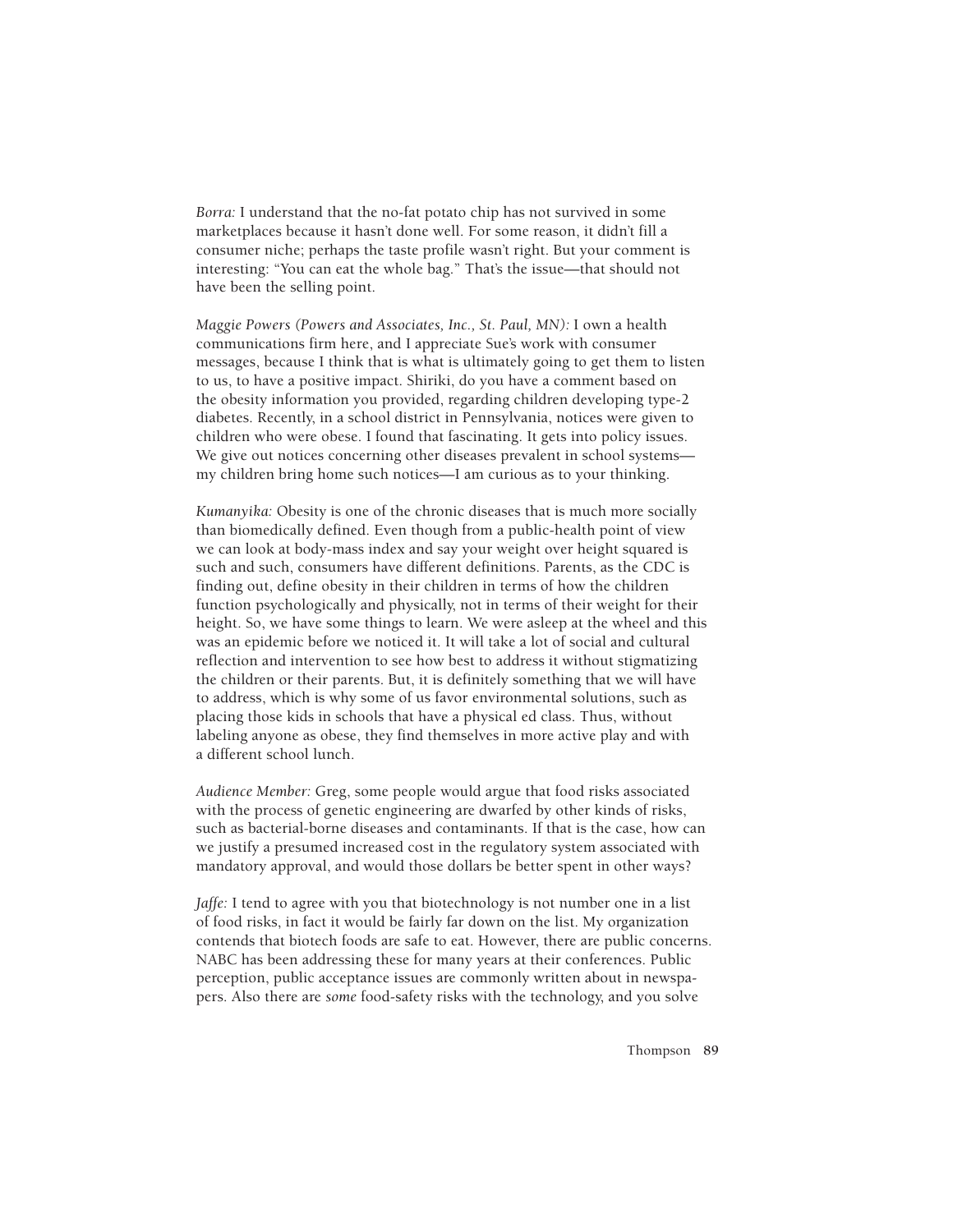both of those problems through a mandatory approval system. Whether it is number one on your priority list, public-acceptance issues are under debate worldwide. There are ways to design a system so that it would not be much more expensive than it currently is, and that is what we are attempting to achieve. With user fees, for example, the cost can be borne by the developer rather than by the government. The system that is in place is already costly.

*Sraddha Helfrich (University of Minnesota, Minneapolis, MN):* Although there are so many ways in which we can manipulate DNA, it is important to bear in mind that humans are spiritual beings. Food is often at the heart of the spiritual and cultural experience across the globe. As scientists in positions of power, how do we respectfully engage in dialogue with people whose very cultural identity may be threatened by our science. I wonder if this is even an appropriate question.

*Thompson:* I think it's very appropriate.

*Kumanyika:* Can the ethical justification be extended to the process, not the outcome? In research on humans, we have to go through institutional reviews to determine whether such is justified—is it worth the human burden? When I think about this issue and about tying up the regulatory system, then I wonder how do you justify creating products just because you can, and then there is a burden to regulate them. You can imagine tying up the entire system with product development that might not have been vetted for a positive outcome. I wonder if there's a pre-approval process for product development that can include some of the concerns that you are raising.

*Burkhardt:* Isn't that what interaction with peers is supposed to be, in the basic sense, beyond sharing the results of the latest experiment to sharing the values and norms of science? There would be a pre-vetting process, if you will, if people would talk to each other about what they are doing and what they are planning to do. So, if someone says, "I want to make a tomato with legs," and someone says, "No, don't go there"—that would be the ideal communication system, within a university department, within a research laboratory, within a corporation, or among those entities. More directly pertaining to your question, one of the things that I am sick of hearing is the totally inappropriate response to the issue you raise: "They just need more information. Consumers want information." Well, if you gave them the information they wouldn't know what to do with it. With people from a very different culture, a very different set of ethical or religious convictions, you don't give them more information and say, "If you understand this you'd understand us." That's disrespectful at best. The alternative is to acknowledge that, in fact, they don't buy into our reductionistic, corporate, *etc.,* approach—you can run down the list of every complaint

**90** Integrating Agriculture, Medicine and Food for Future Health